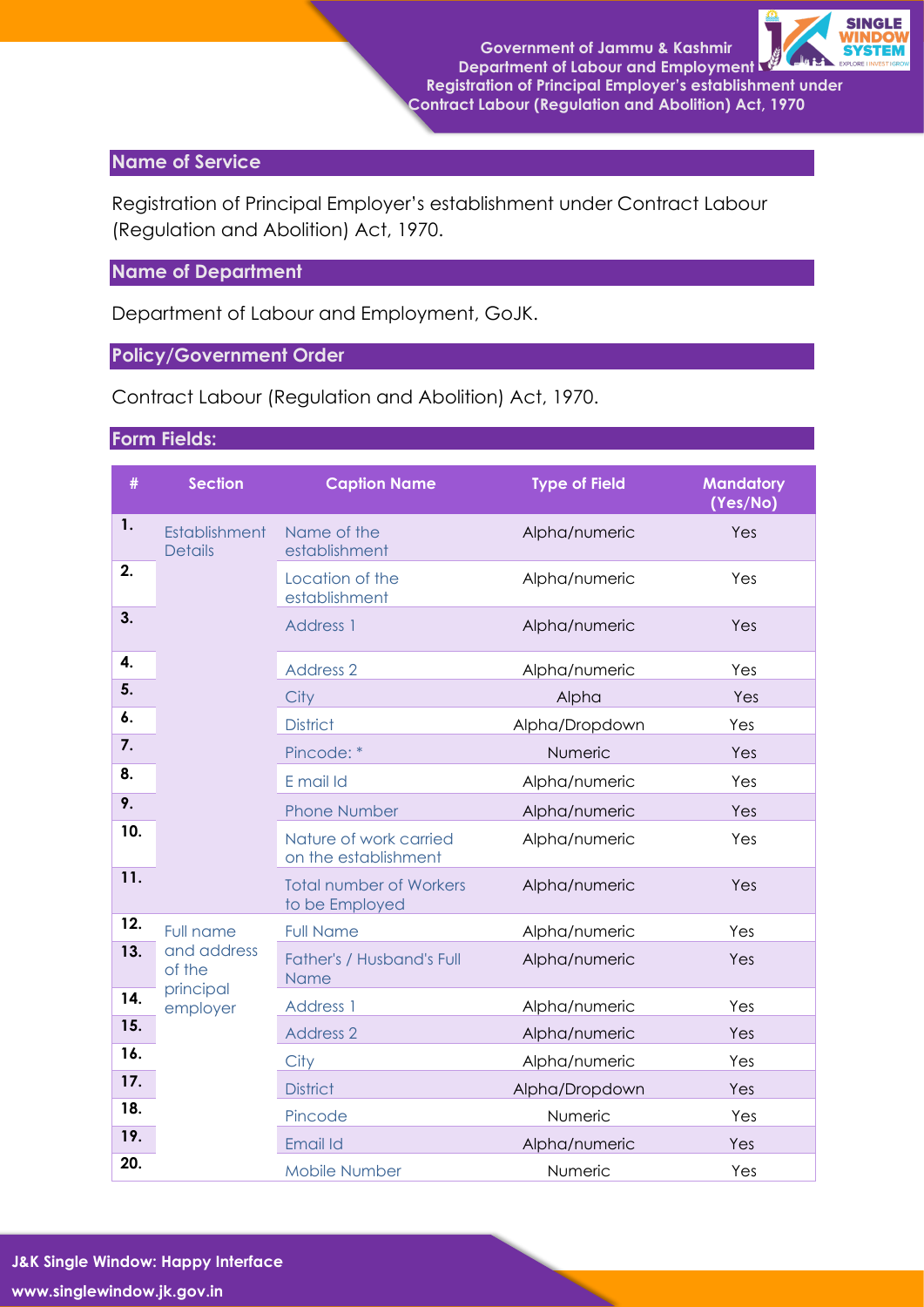# **Government of Jammu & Kashmir**



**Department of Labour and Employment Registration of Principal Employer's establishment under Contract Labour (Regulation and Abolition) Act, 1970**

| #   | <b>Section</b>                                                                                                                                       | <b>Caption Name</b>                                                                      | <b>Type of Field</b> | <b>Mandatory</b><br>(Yes/No) |
|-----|------------------------------------------------------------------------------------------------------------------------------------------------------|------------------------------------------------------------------------------------------|----------------------|------------------------------|
| 21. | Partner/Mem<br>ber/Director/<br><b>Share Holder</b><br>Information, if<br>any<br>communicati<br>on                                                   | <b>Full Name</b>                                                                         | Alpha/numeric        | <b>No</b>                    |
| 22. |                                                                                                                                                      | Father's / Husband's Full<br>Name                                                        | Alpha/numeric        | <b>No</b>                    |
| 23. |                                                                                                                                                      | Address 1                                                                                | Alpha/numeric        | <b>No</b>                    |
| 24. |                                                                                                                                                      | <b>Address 2</b>                                                                         | Alpha/numeric        | <b>No</b>                    |
| 25. |                                                                                                                                                      | City                                                                                     | Alpha/numeric        | <b>No</b>                    |
| 26. |                                                                                                                                                      | <b>District</b>                                                                          | Alpha/Dropdown       | <b>No</b>                    |
| 27. |                                                                                                                                                      | Pincode                                                                                  | Numeric              | <b>No</b>                    |
| 28. |                                                                                                                                                      | Email Id                                                                                 | Alpha/numeric        | <b>No</b>                    |
| 29. | <b>Full name</b><br>and address<br>of the<br>Manager or<br>person<br>responsible<br>for the<br>supervision<br>and control<br>of the<br>establishment | <b>Full Name</b>                                                                         | Alpha/numeric        | <b>No</b>                    |
| 30. |                                                                                                                                                      | Father's / Husband's Full<br>Name                                                        | Alpha/numeric        | <b>No</b>                    |
| 31. |                                                                                                                                                      | <b>Address 1</b>                                                                         | Alpha/numeric        | <b>No</b>                    |
| 32. |                                                                                                                                                      | <b>Address 2</b>                                                                         | Alpha/numeric        | <b>No</b>                    |
| 33. |                                                                                                                                                      | City                                                                                     | Alpha/numeric        | <b>No</b>                    |
| 34. |                                                                                                                                                      | <b>District</b>                                                                          | Alpha/Dropdown       | <b>No</b>                    |
| 35. |                                                                                                                                                      | Pincode                                                                                  | Numeric              | <b>No</b>                    |
| 36. |                                                                                                                                                      | Email Id                                                                                 | Alpha/numeric        | <b>No</b>                    |
| 37. | <b>Documents</b>                                                                                                                                     | <b>List of Contractors</b>                                                               | <b>Upload Option</b> | Yes                          |
| 38. |                                                                                                                                                      | Photograph of Principal<br>Employer                                                      | <b>Upload Option</b> | Yes                          |
| 39. |                                                                                                                                                      | <b>Aadhaar Card / Election</b><br>Card / Driving License of<br><b>Principal Employer</b> | <b>Upload Option</b> | Yes                          |
| 40. |                                                                                                                                                      | Supporting documents, if<br>any                                                          | <b>Upload Option</b> | <b>No</b>                    |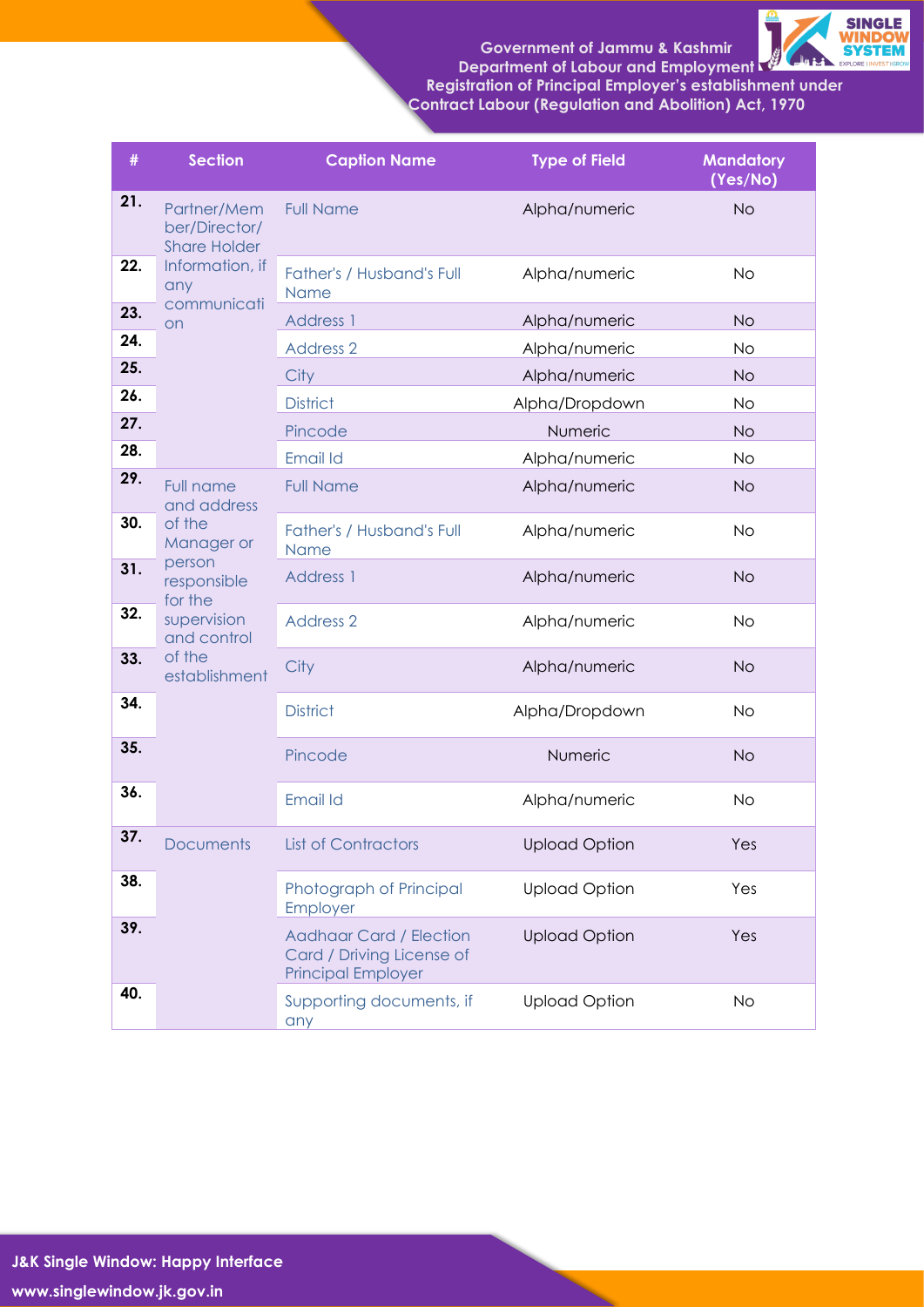**Government of Jammu & Kashmir** Department of Labour and Employment Registration of Principal Employer's establishment under

**Contract Labour (Regulation and Abolition) Act, 1970** 



**Appendix** 

#### APPLICATION FOR REGISTRATION OF ESTABLISHMENTS EMPLOYING CONTRACT LABOUR

| (01) |                                                          |
|------|----------------------------------------------------------|
| 02)  |                                                          |
| 03)  | Full Name and Address of the Principal Employee          |
| (04) | Full Name & Address of the Manager or person responsible |
| 05)  |                                                          |
| 06)  |                                                          |
|      |                                                          |
|      | b) Nature of work in which Contract Labour               |
|      | c) Maximum No. of Contract Labour to be employed         |
|      | d) Estimated date of termination of employment of        |
| 07)  |                                                          |

I hereby declare that the particulars given above are true to the best of my knowledge and belief.

**Principal Employer** 

Seal & Stamp

Date of Receipt of Application

Office of the Registrating Officer.